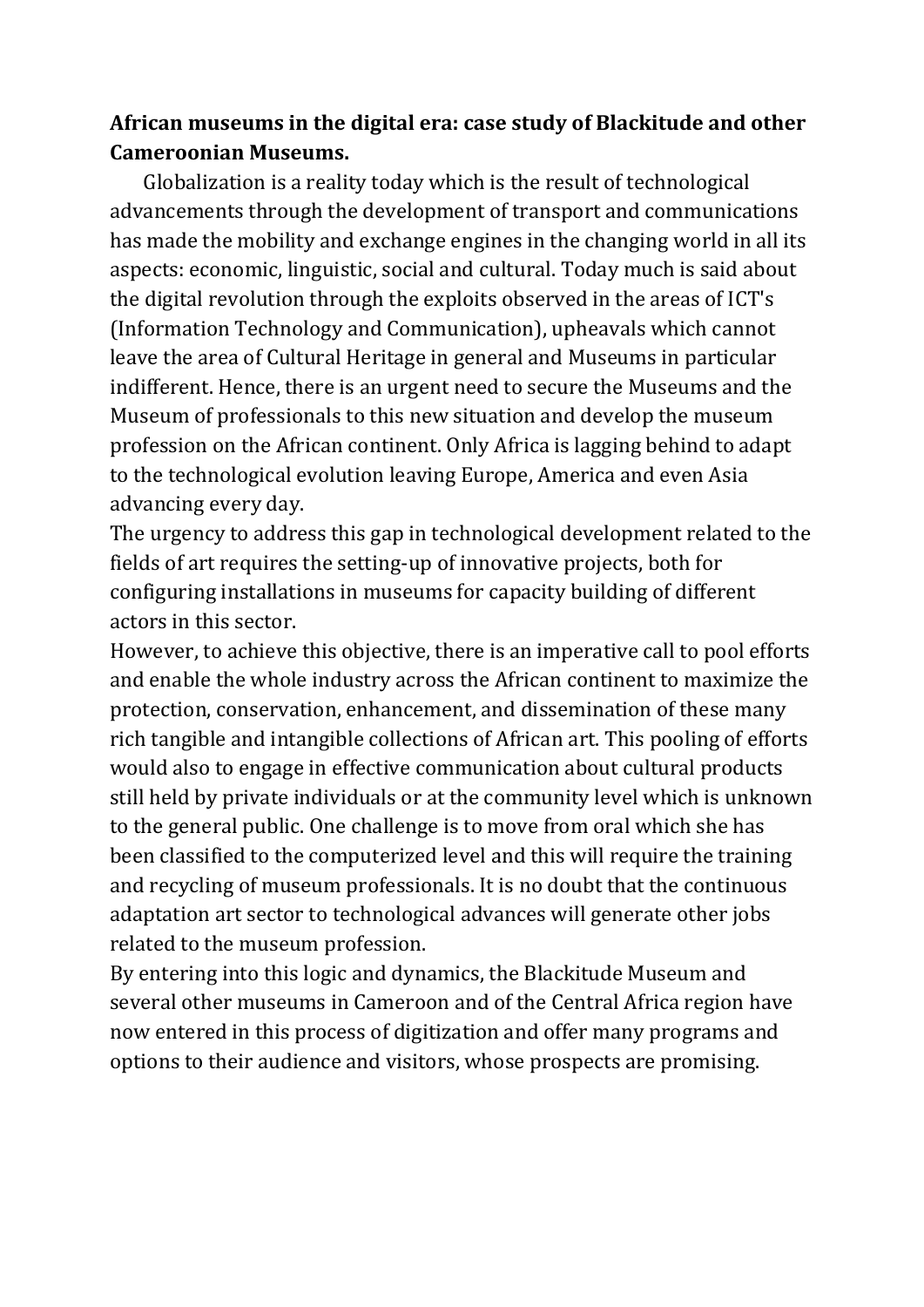Christian TCHUISSEU NANA Secretary General of ICOM Cameroon Executive Director of Blackitude Museum and Art Gallery of God P.O. BOX 14852 Yaoundé Tel: (Office): 00237 22 80 68 63/00 237 22 22 03 00 (Mobile) 00 237 77 30 04 01/00 237 79 83 63 65 Email: christiannana44@yahoo.fr/blackitudemusee@yahoo.fr

#### **IN THE MUSEUM The integration of videos**

The first initiative of integrating the information technology and communication (Tics) at the Blackitude museum is done with devices that can restitute the contexts of use of certain exhibitions in the museum. This approach is based on the principle that for an object exposed in the museum, a video can show multiple uses of the object. For example, for the clothes used for ritual dances such as (Kouck gan), the video shows the garment worn by dancers during a ceremony. In the same manner, the video shows how the same garment are used in the present exhibition. for what is in the of living room of a traditional chief of the grass fields, the video allow visitors to discover the room in question, the layout of objects, as well as the disposition of the occupants of the living room (chief and notables and also the guests) and the manner in which the reception proceeds (how the king is being greeted, how he reacts, the distance between the king and his subjects, the maximum time allowed for each topic ...).

The configuration of the entrance of traditional chiefdoms been something of great curiosity on the part of visitors, also videos show the real entrance of some chiefdoms in West and North West of Cameroon with emphasis on materials used for their construction.

We consider it possible to watch videos at all stages of the tour. That is to say that at the end of the visit of an exhibition segment of such objects for example, a visualization of their use in different situations may be undertaken before addressing the next stage of the visit. An approach that we have refrained us to adopt.

So far, we favor at the end of a physical inspection of objects acting as a permanent exhibition, a series of videos can be presented to them on the uses made of some of the objects visited. The power of the image and viewing these images just after their discovery gives a better understanding and more whole dimension that takes the object in its operating environment. These are the ones still in use such as ceremonial clothing or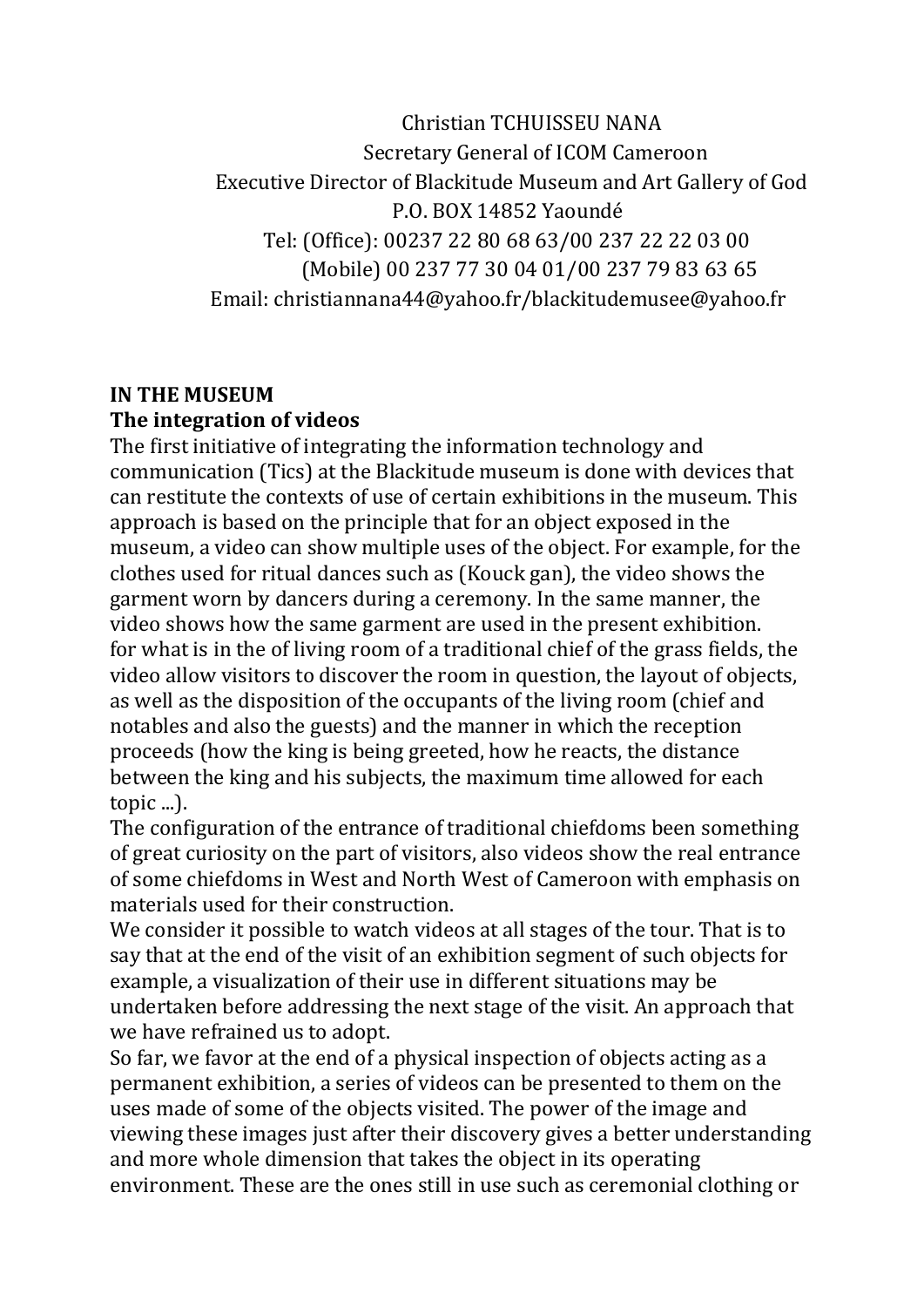those recently used such as double bells in some regions).

# **Digitalization**

The digitalization of objects is one of the essential steps constituting the exhibition of objects in a visual form accompanied by necessary and sufficient information. This process, which was followed by a census and documentation of museum collections has permitted us to put up a clean database at the Blackitude museum. More refined, reliable and available on a permanent basis.

While serving as a means of record and means of conservation, digitization seems to us an approach that help to preserve the memory of the world far above a simple source of themed information.

## **Data base**

Thanks to information technology and in particular the computerization process, all data on the subjects of the exhibition at Blackitude are now contained in a database (as much information about the objects and on the images of these items). This allows us to say that ICTs also contribute to the rescue of fragile works, particularly those that do not survive the preservation or suffer accidents. Especially objects considered vestiges where its complete disappearance would be a loss to the cultural heritage.

### **On the Internet**

Internet presents for the Blackitude museum a host of benefits, including on information, training, etc.

## **- About Information**

## **The website of the Blackitude museum**

the first detail is that of adaptation of the museum to the TIC's. This precursor of the global village which has created a world without borders making no structure or organization nonexistent if it is not visible and identifiable in the new village. This is because communicating means existence, the Blackitude museum has invested in this village by posting a website **www.blackitude.org.** 

This site allows you to get in touch with different internet users. One obvious benefit is that of **existing certainly in the Internet**. We have had Western and African visitors who discovered the museum directly across the http://www.blackitude.org/ site. With the internet, the museum is beyond its sole location, it embraces the world. This first discovery of the museum by the fabric encourages visitors to come to the museum and visit quietly entire exhibitions to their satisfaction. Internet makes it possible to achieve equal access for people to cultures through Tic.

The photographs on the museum website gives an outline of objects installed and exhibited in the museum. These objects can be viewed all over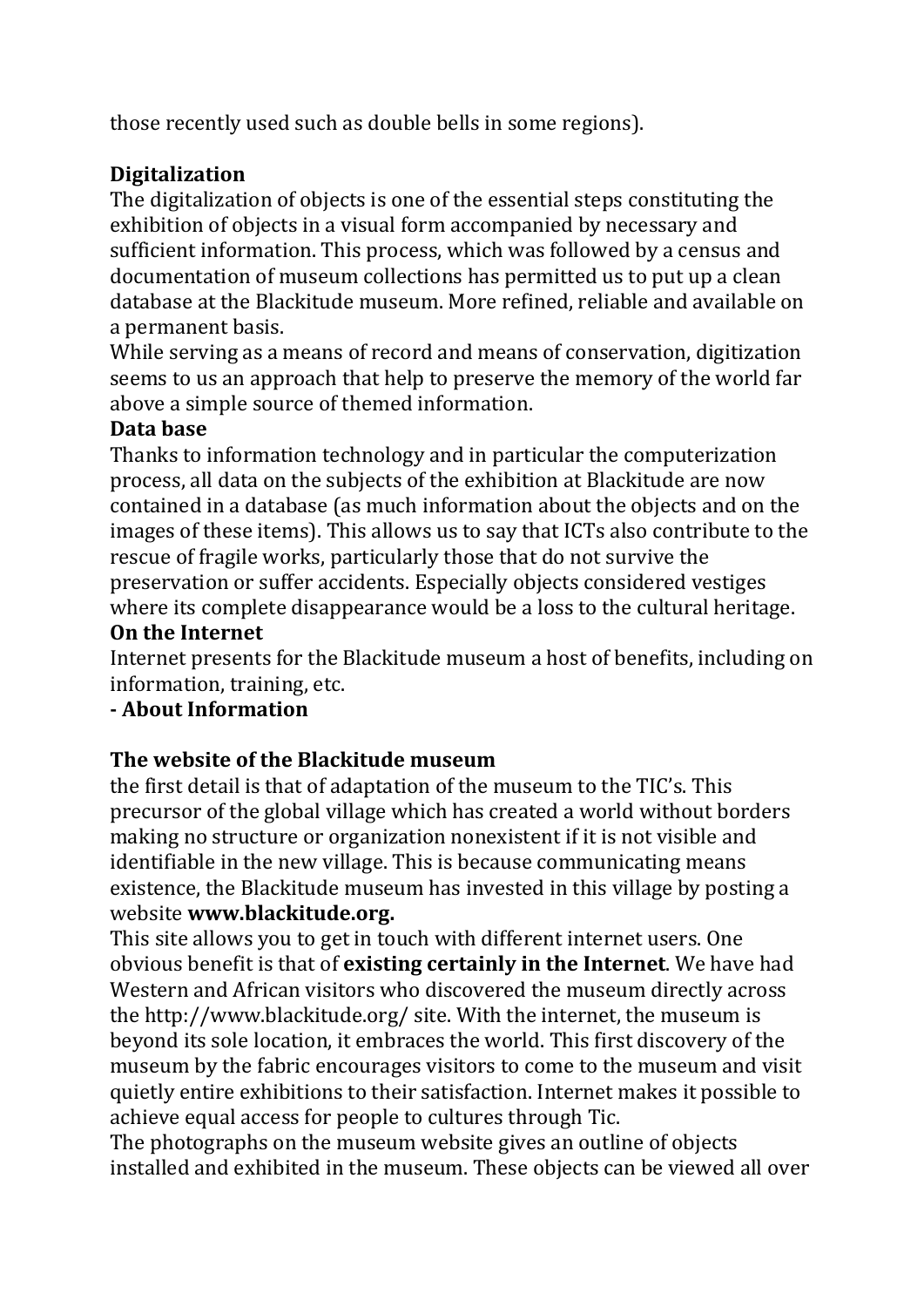the world. This is the first option of sharing information on the web that makes the Blackitude museum to enhance and increase its visibility. There is also the need to provide practical information to internet users on the themes of the museum, its opening and closing hours, terms of visits, etc. We have also received this information on our website from Australians and Americans. Similarly, when there are activities, users are informed through emails sent to them following the addresses we have in our records. This action helps to retain the public and inform them directly.

### **Information monitoring**

With the museum now on the world wide web through its website, it conducts weekly information monitoring. This is for the staff of the museum to follow the evolution of the news in the field of museums and related fields. For example, during the recent celebration of International Museum Day, a special eve was organized to assess the initiatives in Europe and Africa. This preceded the choice for free visits to the museum during the week of May 27 to 31 and was recessed with a discussion meeting with other museum stake holders in our country. Given that the celebration of the national day on May 20, the date of May 18 was not convenient, that is why we had to postpone the date of the celebration of the global event in Cameroon. The day before permits us to learn what is happening in the world about museums.

Subscribing to thematic information or specialized websites on issues of museum permits us to receive on a regular basis data on the sector.

## **Discussion Forum**

The other important element is the exchange of experiences on multiple forums available on the web. These forums is for the various personnel of the structure to exchange their experiences on their daily work. The difficulties encountered, the strategies developed to address them, the activities developed and the reaction of visitors, etc.

## **The training and recycling**

A professional whatsoever and regardless of the sector in which he finds himself is in need of learning constantly new developments in their field of work. Thus, the internet offers privilege means of small training or distant recycling.

## **ACTIVITIES**

With the new information technology, museum activities are conducted taking into consideration the tools where the impact is considered.